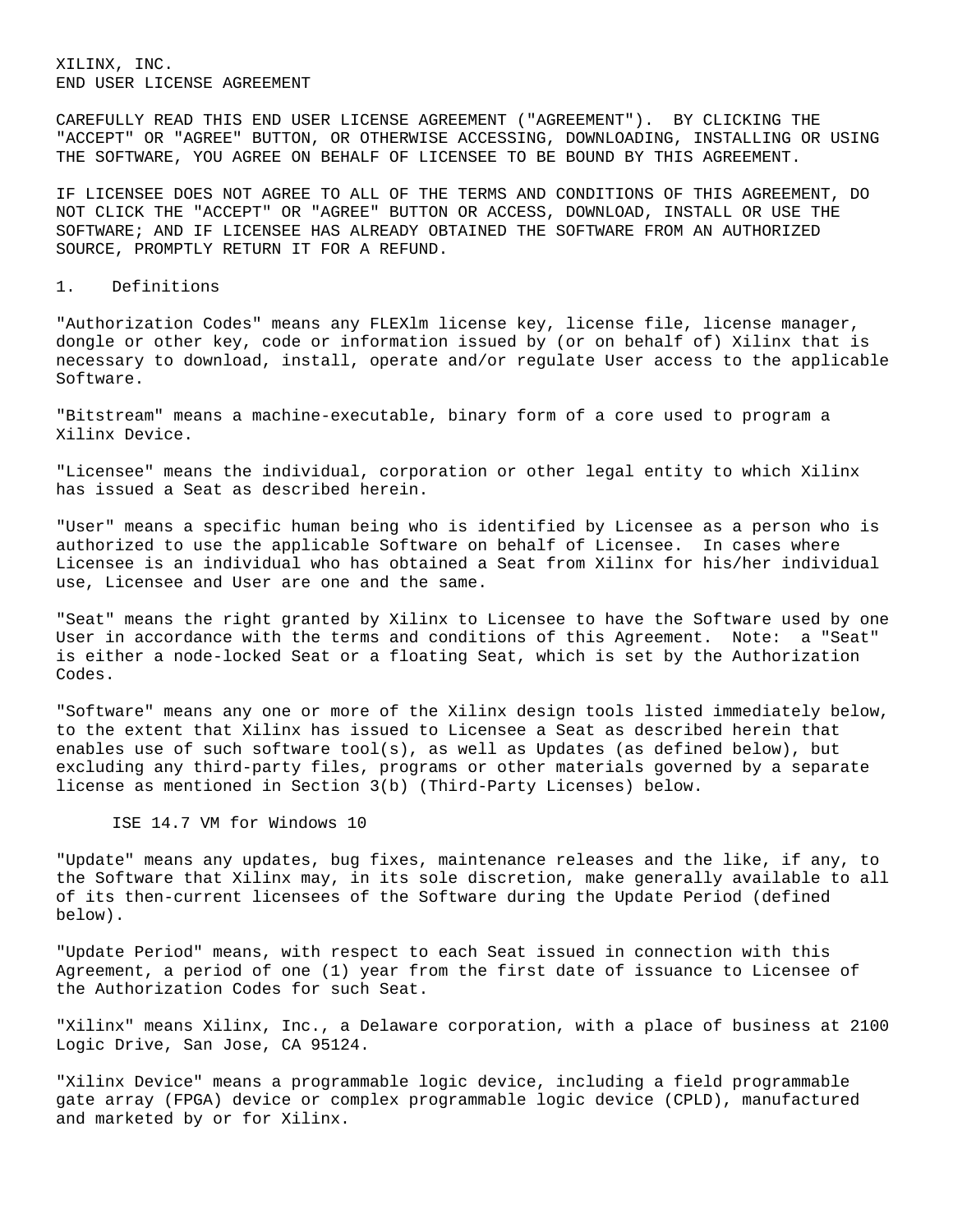2. Authorization Codes. Only the specific items of Software for which Xilinx has issued to Licensee the applicable Authorization Codes are validly licensed under this Agreement. Licensee may contact Xilinx to obtain replacement Authorization Codes to supersede previously issued Authorization Codes as necessary to facilitate Licensee's continued valid and authorized use of the applicable Software due to such matters as employee turnover, hard drive failures or the purchase of new computers. At the time of obtaining replacement Authorization Codes, Licensee may be required to certify that the previously issued Authorization Codes and the Software governed thereby have been permanently deleted or destroyed. Licensee shall not alter, over-ride or disable the Authorization Codes, or seek or use replacement Authorization Codes for purposes of exceeding the number of Seats purchased by Licensee. Licensee shall maintain the Authorization Codes strictly confidential. Licensee shall be responsible for any failure of its Users to comply with the terms and conditions of this Agreement.

## 3. License Grants.

(a) Xilinx Licenses. Subject to the terms and conditions of this Agreement, Xilinx hereby grants to Licensee the following personal, non-exclusive, nontransferable, non-sublicensable licenses (under Xilinx' intellectual property rights as embodied in the applicable Software):

(1) Node-Locked (per-User) Seat. If Xilinx has issued to Licensee a (FLEXlm) node-locked Seat, then Licensee may allow the Software to be (a) installed on and accessed from only the specific machine(s) allowed by the applicable Authorization Codes, (b) used by only one User (at a time) for each one Seat for such Software that has been issued to Licensee by Xilinx, and (c) used for the sole purposes of developing, synthesizing, testing and verifying designs only for Xilinx Devices.

(2) Floating (concurrent-User) Seat. If Xilinx has issued to Licensee a (FLEXlm) floating Seat, then Licensee may allow the Software to be (a) installed on and accessed from any number of machines, (b) used by up to the number of concurrent Users that is equal to the number of Seats for such Software that have been issued to Licensee by Xilinx as determined by the applicable Authorization Codes, and (c) used for the sole purposes of developing, synthesizing, testing and verifying designs only for Xilinx Devices.

(3) Distributable Components License.

A. Certain Definitions. "Distributable Component(s)" means those files supplied by Xilinx that are contained within certain Software tools and that are identified by Xilinx in such tool or its associated documentation as either (a) an IP core (or a LogiCORE product), which is designed for use in programming functionality onto a Xilinx Device (hereafter a "Core"), (b) a primitive, macro, example instantiation code, instantiation template, schematic or other written or graphic instructions that are specifically designed for utilizing functionality that Xilinx has permanently instantiated in a Xilinx Device (hereafter a "Design Element"), or (c) a software driver (or a device driver), which is designed for use in enabling a Xilinx Device to interoperate with other independent software programs such as an operating system (hereafter a "Driver"). Distributable Components may be supplied by Xilinx in either (y) source code form, such as a Core or Design Element provided in VHDL or Verilog form or a Driver provided in C language source form (hereafter "Modifiable Form"), or (z) a format other than source code, such as a Core or Design Element provided in netlist form or encrypted netlist form or a Driver provided in complied object code form (hereafter "Restricted Form"). For purposes of clarity, a "Core" as used herein includes only a "Core" provided by Xilinx in the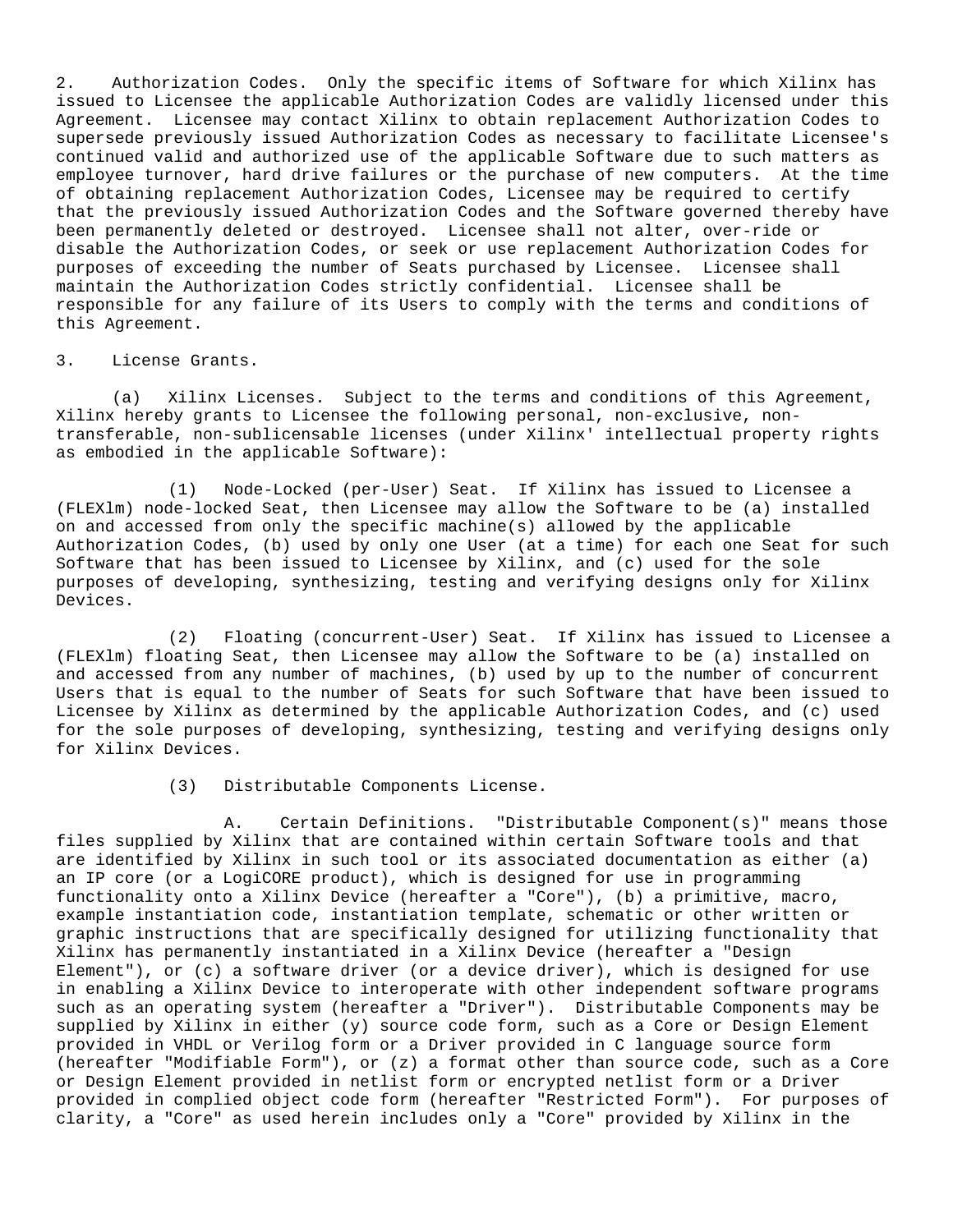Software tools listed above at no additional charge, and not any fee-based LogiCORE products which are licensed separately under other agreements.

B. Modification Rights. For Distributable Components supplied by Xilinx in Modifiable Form, Licensee may modify such Distributable Components, provided that such modifications are limited to enabling such Distributable Components to, in the case of a Core or Design Element, program only a Xilinx Device, and in the case of a Driver, enable only a Xilinx Device to interoperate with other independent software programs such as an operating system. Licensee shall have no right to modify a Distributable Component that is supplied by Xilinx in a Restricted Form.

C. Distribution Rights. Licensee may distribute Distributable Components (including when modified per Section 3(a)(3)B (Modification Rights) above), provided that either (a) such Distributable Components have been converted into a machine executable form, such as in the case of a Core or Design Element, a Bitstream, and in the case of a Driver, in compiled object code form; or (b) the recipient thereof has a valid license from Xilinx to use the same Software. In all cases Distributable Components shall be distributed only for use to program a Xilinx Device.

(b) Third-Party Licenses. Certain files, programs or other materials distributed in connection with the Software may originate from third-party licensors and are licensed to Licensee (not under the terms and conditions of this Agreement, but rather) pursuant to the terms and conditions of the applicable licenses that appear upon installation, acceptance and/or activation of the Software and/or are contained or described in the corresponding release notes or other documentation or header or source files. Such files, programs or other materials may be subject to the terms of the GNU General Public License or other open source or free software licenses. Licensee agrees to carefully review and abide by the terms and conditions of these licenses to the extent that they govern such files, programs or other materials. Notwithstanding the foregoing, as between Xilinx and Licensee, to the maximum extent permitted by applicable law and if not prohibited by any such thirdparty licenses, all such third-party files, programs or other materials shall be deemed covered under Sections 10 (Disclaimers) and 11 (Limitation of Liability) and 14(c) (Governing Law) of this Agreement.

# 4. Restrictions.

(a) Special Use Restrictions. No right is granted hereunder to use the Software or any Bitstream generated by use of the Software to program or develop designs for non-Xilinx Devices; however, Licensee may port ASIC designs to Xilinx Devices for the purpose of prototyping and verification. Furthermore, the Hardware Manager tool contained within the Software may be used to program devices solely for prototype purposes, and Xilinx specifically disclaims any liability for results obtained from use of the Hardware Manager tool to program devices for production purposes.

(b) General Restrictions. Except only to the extent otherwise expressly allowed under Section 3 (License Grants) above (or under applicable laws notwithstanding these restrictions), Licensee is not licensed to, and agrees not to: (i) decompile, translate, reverse-engineer, disassemble, or otherwise reduce to human readable form the Software or the data files generated by the Software; (ii) transmit the Software or display the object code of the Software on any computer screen, or make any hard-copy memory dumps of the object code; (iii) publish or disclose the results of any benchmarking of the Software, or use such results for any other software development activities; (iv) make any copies of the Software, except to make one (1) copy of the Software in machine-readable form solely for backup purposes; (v)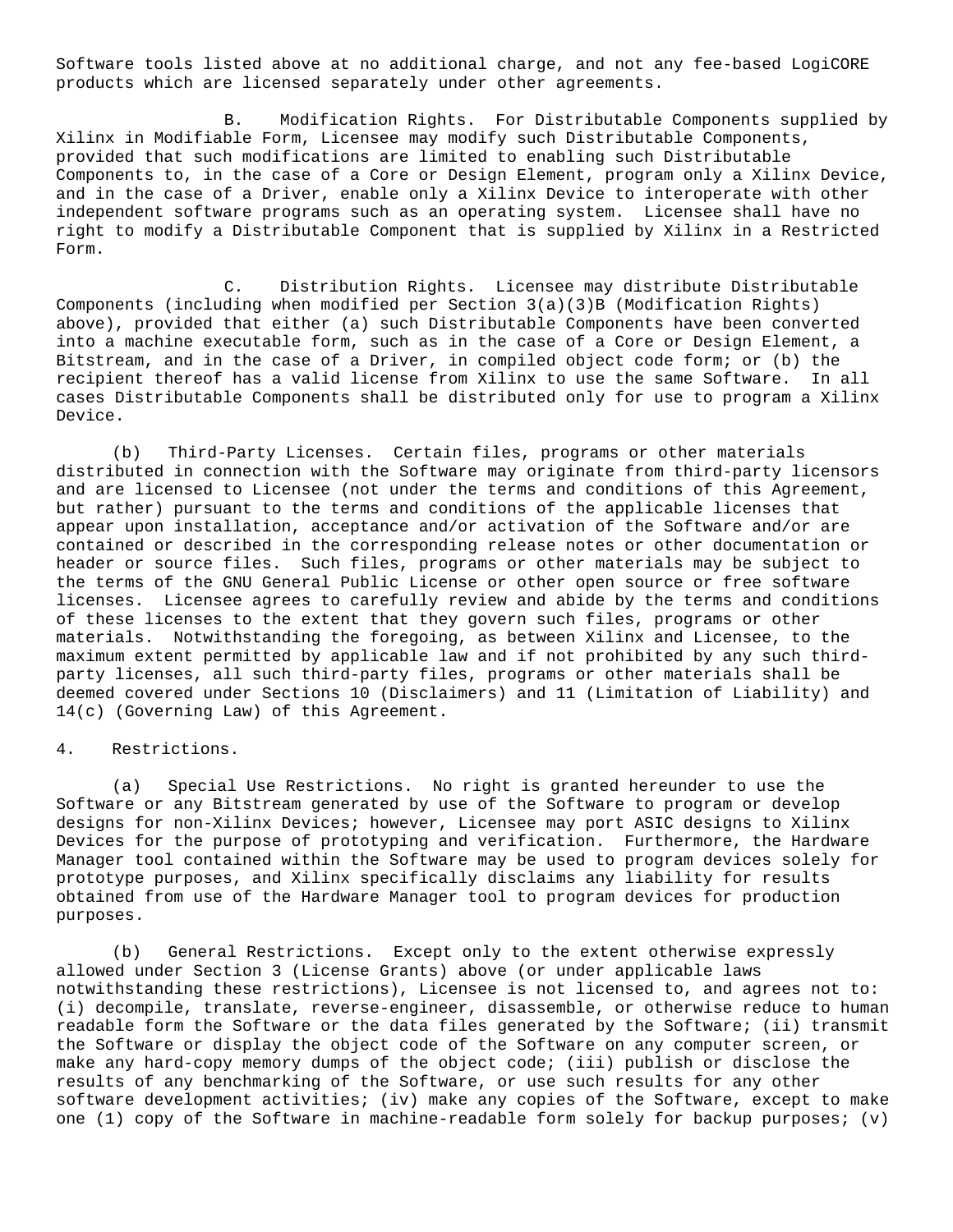modify or prepare derivative works of the Software, in whole or in part; (vi) hypothecate, rent, lease, loan, lend, time-share, sublicense, distribute or otherwise transfer the Software to any other individual, corporation or other legal entity; or (vii) remove, alter or obscure any product identification, ownership or intellectual property rights notices on or in the Software.

# 5. Payment; Taxes.

(a) Payment. Xilinx may invoice Licensee for the license fee identified by Xilinx to Licensee in connection with this Agreement. Licensee shall pay Xilinx' invoices in full thirty (30) days after the invoice date, without any deduction, counterclaim or offset. Overdue amounts shall accrue interest at the rate of one and one-half percent (1.5%) per month, or at the highest legal interest rate, if less. Notwithstanding the foregoing, Xilinx may require pre-payment or other security, depending on Xilinx' credit review or Licensee's payment history or changes in financial condition. If Licensee's procedures require that an invoice be submitted against a purchase order before payment can be made, Licensee will be responsible for issuing such purchase order thirty (30) days before the payment due date. In cases where license fees have been pre-paid under a Xilinx Productivity Advantage (XPA) or similar arrangement, the outstanding budget available to Licensee will be reduced by the amount of the license fee.

(b) Transfer Taxes. The amounts payable to Xilinx pursuant to this Agreement are exclusive of any sales or use or other taxes or governmental charges. Licensee shall be responsible for payment of all such taxes or charges, except for any taxes based solely on Xilinx's net income. If applicable, Licensee will provide Xilinx with valid certification of any exemption from tax or reduced rate of tax imposed by any applicable taxing authority at the time of order.

(c) Withholding Taxes. If Licensee is required by applicable law to apply withholding taxes, Licensee shall provide Xilinx with advance notification of the requirement to apply such taxes and shall take all allowable actions requested by Xilinx that will reduce the withholding tax liability regarding transactions under this Agreement, including, but not limited to, applying on its own or on Xilinx' behalf for reduced withholding rates, concessionary tax rates or other favorable tax treatment. Licensee shall comply with applicable tax laws and regulations at its sole expense. Licensee will assist Xilinx' efforts to obtain allowable tax credits or deductions for withholding taxes by providing to Xilinx, in a form acceptable to Licensee, original or certified copies of tax payments receipts or other evidence of payment of taxes withheld by Licensee regarding payments made under this Agreement.

6. Ownership. Licensee acknowledges and agrees that all intellectual property and industrial rights in and to the Software and all copies thereof are and will remain the sole property of Xilinx (or its licensors, as applicable). Nothing contained in this Agreement will be construed as conferring by implication, estoppel or otherwise upon Licensee any license or other right except the licenses and rights expressly granted to Licensee in Section 3 (License Grants). The Software is protected by laws and international treaty provisions covering intellectual property rights. With respect to any files, programs or other materials distributed in connection with the Software that have been licensed to Xilinx from third parties and which are not governed by a separate license as mentioned in Section 3(b) (Third-Party Licenses) above, such third parties are intended third-party beneficiaries of the terms of this Agreement.

7. Confidentiality. Except as otherwise expressly permitted in Section 3 (License Grants), Licensee shall (a) maintain the confidentiality of the Software as the proprietary trade secrets of Xilinx (or its licensors, as applicable); and (b) not make the Software available in any form to any person other than to its Users who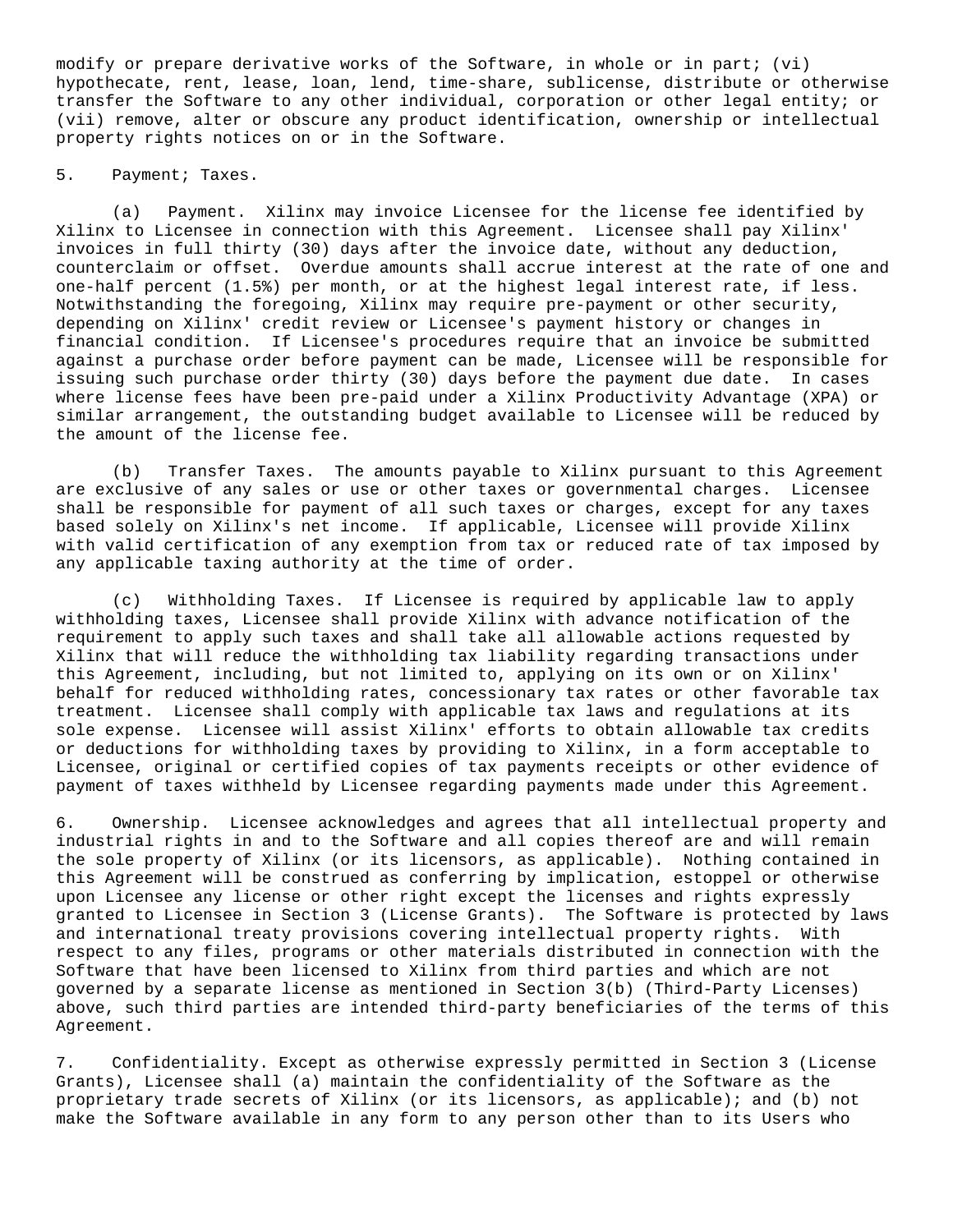have a genuine "need to know" for purposes authorized by this Agreement, and who are bound by obligations of confidentiality no less protective of Xilinx (or its licensors, as applicable) than those contained herein. Licensee represents to Xilinx that it maintains a system of confidentiality consistent with commonly accepted practices to protect its own confidential business information, including written agreements with its Users, and that the Software will be protected by such a system to the same extent, but in no event with less than reasonable care. Licensee agrees that a breach of this Agreement may result in irreparable and continuing damage to Xilinx for which there may be no adequate remedy at law, and Xilinx shall be entitled to seek injunctive relief and/or a decree for specific performance, and such other relief (including monetary damages) as may be proper.

8. Updates; Support. Any Updates that are provided to Licensee shall be deemed and treated the same as the "Software" under this Agreement for which such Update applies. Also, any support (whether provided via the Xilinx technical support website or otherwise) for the Software provided to Licensee shall be governed by the terms and conditions of this Agreement.

9. Limited Warranty and Sole Remedy. Xilinx warrants that, for a period of ninety (90) days from the first date of issuance to Licensee of the Authorization Codes for a Seat (the "Warranty Period"), any media on which the Software may be furnished will, under normal use, be free from defects in material and workmanship. If Licensee reports in writing to Xilinx a breach of the foregoing warranty during the Warranty Period, Xilinx, at its option, after return of the defective software media, will either replace such media or refund the applicable license fee received by Xilinx and terminate this Agreement. The foregoing describes the sole liability of Xilinx and the exclusive remedy of Licensee with respect to any breach of the foregoing limited warranty.

### 10. DISCLAIMERS.

(A) EXCEPT FOR THE EXPRESS LIMITED WARRANTY SET FORTH IN SECTION 9 ABOVE, THE SOFTWARE (INCLUDING SUPPORT, IF ANY) IS PROVIDED "AS-IS" WITHOUT WARRANTY OF ANY KIND. XILINX AND ITS LICENSORS DISCLAIM ALL OTHER WARRANTIES AND CONDITIONS, EXPRESS, IMPLIED, STATUTORY OR OTHERWISE, INCLUDING WITHOUT LIMITATION, ANY IMPLIED WARRANTIES OF MERCHANTABILITY, NON-INFRINGEMENT OF THIRD PARTY RIGHTS, AND FITNESS FOR A PARTICULAR PURPOSE. XILINX DOES NOT WARRANT THAT THE FUNCTIONS CONTAINED IN THE SOFTWARE WILL MEET LICENSEE'S REQUIREMENTS, OR THAT THE OPERATION OF THE SOFTWARE WILL BE UNINTERRUPTED OR ERROR FREE, OR THAT THE DEFECTS IN THE SOFTWARE WILL BE CORRECTED. FURTHERMORE, XILINX DOES NOT WARRANT OR MAKE ANY REPRESENTATIONS REGARDING USE OR THE RESULTS OF THE USE OF THE SOFTWARE (INCLUDING SUPPORT, IF ANY) IN TERMS OF CORRECTNESS, ACCURACY, RELIABILITY, OR OTHERWISE.

(B) LICENSEE ACKNOWLEDGES THAT USE OF THE SOFTWARE IN COMBINATION WITH OTHER FUNCTIONALITY, SOFTWARE OR PROTOCOLS MAY REQUIRE LICENSES FROM THIRD PARTIES AND LICENSEE ACCEPTS SOLE RESPONSIBILITY FOR OBTAINING SUCH LICENSES.

(C) THE SOFTWARE IS NOT DESIGNED OR INTENDED TO BE FAIL-SAFE, OR FOR USE IN CONNECTION WITH ANY APPLICATION REQUIRING FAIL-SAFE PERFORMANCE, SUCH AS IN LIFE-SUPPORT OR SAFETY DEVICES OR SYSTEMS, CLASS III MEDICAL DEVICES, NUCLEAR FACILITIES, APPLICATIONS RELATED TO THE DEPLOYMENT OF AIRBAGS, OR ANY OTHER APPLICATIONS THAT COULD LEAD TO DEATH, PERSONAL INJURY OR SEVERE PROPERTY OR ENVIRONMENTAL DAMAGE (INDIVIDUALLY AND COLLECTIVELY, "CRITICAL APPLICATIONS"). FURTHERMORE, THE SOFTWARE IS NOT DESIGNED OR INTENDED FOR USE IN CONNECTION WITH ANY APPLICATIONS THAT AFFECT CONTROL OF A VEHICLE OR AIRCRAFT, UNLESS THERE IS A FAIL-SAFE OR REDUNDANCY FEATURE (WHICH DOES NOT INCLUDE USE OF SOFTWARE IN THE XILINX DEVICE TO IMPLEMENT THE REDUNDANCY) AND A WARNING SIGNAL UPON FAILURE TO THE OPERATOR. LICENSEE AGREES, PRIOR TO USING OR DISTRIBUTING ANY SYSTEMS THAT WERE DEVELOPED BY USE OF THE SOFTWARE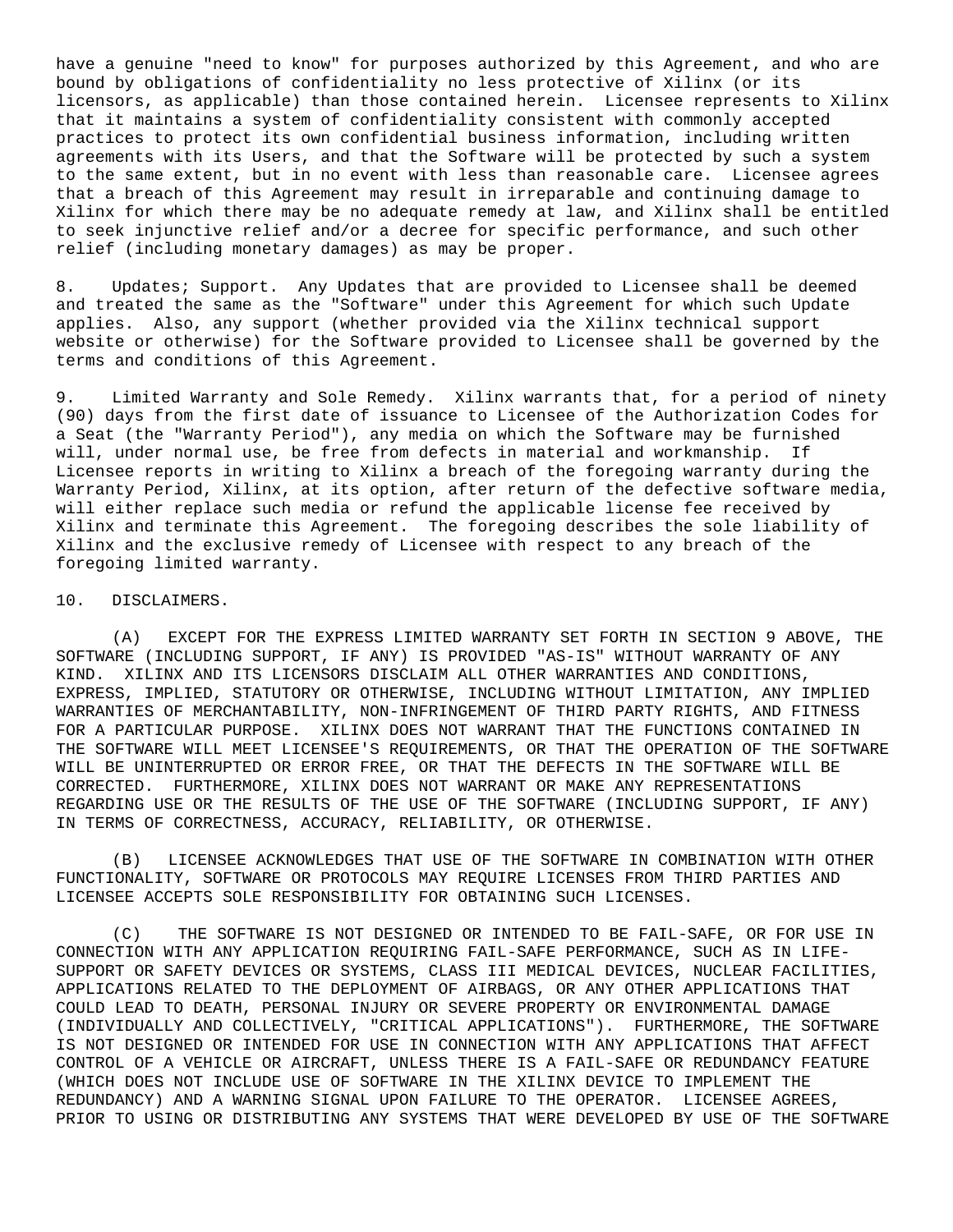OR THAT INCORPORATE ANY PORTION OF THE SOFTWARE, TO THOROUGHLY TEST THE SAME FOR SAFETY PURPOSES. TO THE MAXIMUM EXTENT PERMITTED BY APPLICABLE LAW, LICENSEE ASSUMES THE SOLE RISK AND LIABILITY OF ANY CRITICAL APPLICATIONS.

11. LIMITATION OF LIABILITY. TO THE MAXIMUM EXTENT PERMITTED BY APPLICABLE LAW: (1) IN NO EVENT SHALL XILINX OR ITS LICENSORS BE LIABLE FOR ANY LOSS OF DATA, LOST PROFITS, OR COST OF PROCUREMENT OF SUBSTITUTE GOODS OR SERVICES, OR FOR ANY SPECIAL, INCIDENTAL, CONSEQUENTIAL OR INDIRECT DAMAGES ARISING UNDER, RELATED TO, OR IN CONNECTION WITH THIS AGREEMENT OR THE USE OR OPERATION OF THE SOFTWARE, IN WHOLE OR IN PART, HOWEVER CAUSED AND UNDER ANY THEORY OF LIABILITY; (2) IN NO EVENT SHALL XILINX' OR ITS LICENSORS' ENTIRE LIABILITY ARISING UNDER, RELATED TO, OR IN CONNECTION WITH THIS AGREEMENT, EXCEED THE AMOUNT OF LICENSE AND SUPPORT FEES RECEIVED BY XILINX FROM LICENSEE FOR THE APPLICABLE SOFTWARE IN THE TWELVE (12) MONTHS IMMEDIATELY PRECEDING THE EVENTS GIVING RISE TO SUCH LIABILITY; (3) THESE LIMITATIONS AND EXCLUSIONS SHALL APPLY EVEN IF SUCH LOSS WAS REASONABLY FORESEEABLE OR IF XILINX HAS BEEN ADVISED OF THE POSSIBILITY OF SUCH DAMAGES; AND (4) THESE LIMITATIONS SHALL APPLY NOTWITHSTANDING THE FAILURE OF THE ESSENTIAL PURPOSE OF ANY LIMITED REMEDIES HEREIN.

12. Termination. This Agreement shall be effective until terminated as follows. If the Software licensed hereunder is only for trial or evaluation purposes (as set by the Authorization Codes), then (a) this Agreement and all rights hereunder shall automatically terminate on a date determined by the Authorization Codes (typically 30 or 60 or 90 days) or earlier upon notice by Xilinx, and (b) certain features and functions of the Software may be disabled by Xilinx during the trial/evaluation period. Licensee may terminate this Agreement at any time by destroying the Software and all copies thereof. This Agreement will terminate immediately without notice from Xilinx if Licensee fails to comply with any of the terms and conditions herein. Upon termination of this Agreement for any reason, Licensee must destroy the Software and all copies thereof. The following provisions of this Agreement survive its termination: 1 (Definitions) and all defined terms, 2 (Authorization Codes), 3b (Third-Party Licenses) to the extent not separately terminated according to the terms of such licenses, 4 (Restrictions), 5 (Payment; Taxes) for all unpaid amounts, 6 (Ownership), 7 (Confidentiality), 10 (Disclaimers), 11 (Limitation of Liability), 12 (Termination), 13 (WebTalk Notice, Consent and Opt-Out) and 14 (General).

### 13. WebTalk Notice, Consent and Opt-Out.

 (a) Collection and Transmission of Data. "WebTalk" is a feature of the Software that electronically transmits to Xilinx various data relating to Licensee's use of the Software. WebTalk does not transmit the actual logic designs or Bitstreams processed via the Software. The types of data that WebTalk will transmit to Xilinx include: (i) constraint data (e.g., location assignments, clock and timing requirement and assignments, any constraints set via the Software graphical user interface), (ii) device data (e.g., targeted device and family), (iii) compilation data (e.g., device, memory and I/O utilization, time of compilation), (iv) design data (e.g., the number of each type of file used, intellectual property cores/LogiCORE IP cores logic functions used, and intellectual property parameterization), (v) Software data (e.g., synthesis, simulation and timing analysis tools used, and version and build of the Software), (vi) platform data (e.g., operating system, speed and number of processors and main memory), (vii) Authorization Codes data, (viii) Software errors log data (e.g., previous exit status), and (ix) help access data. Xilinx may correlate the data collected by WebTalk (primarily via the Authorization Codes data) to determine the identity of the Licensee and the User. WebTalk functions by bundling the collected data resulting from your use of the Software and writing it to html and/or xml files which are electronically transmitted over the internet to Xilinx by https (hypertext transfer protocol secure) post. WebTalk collects and maintains the last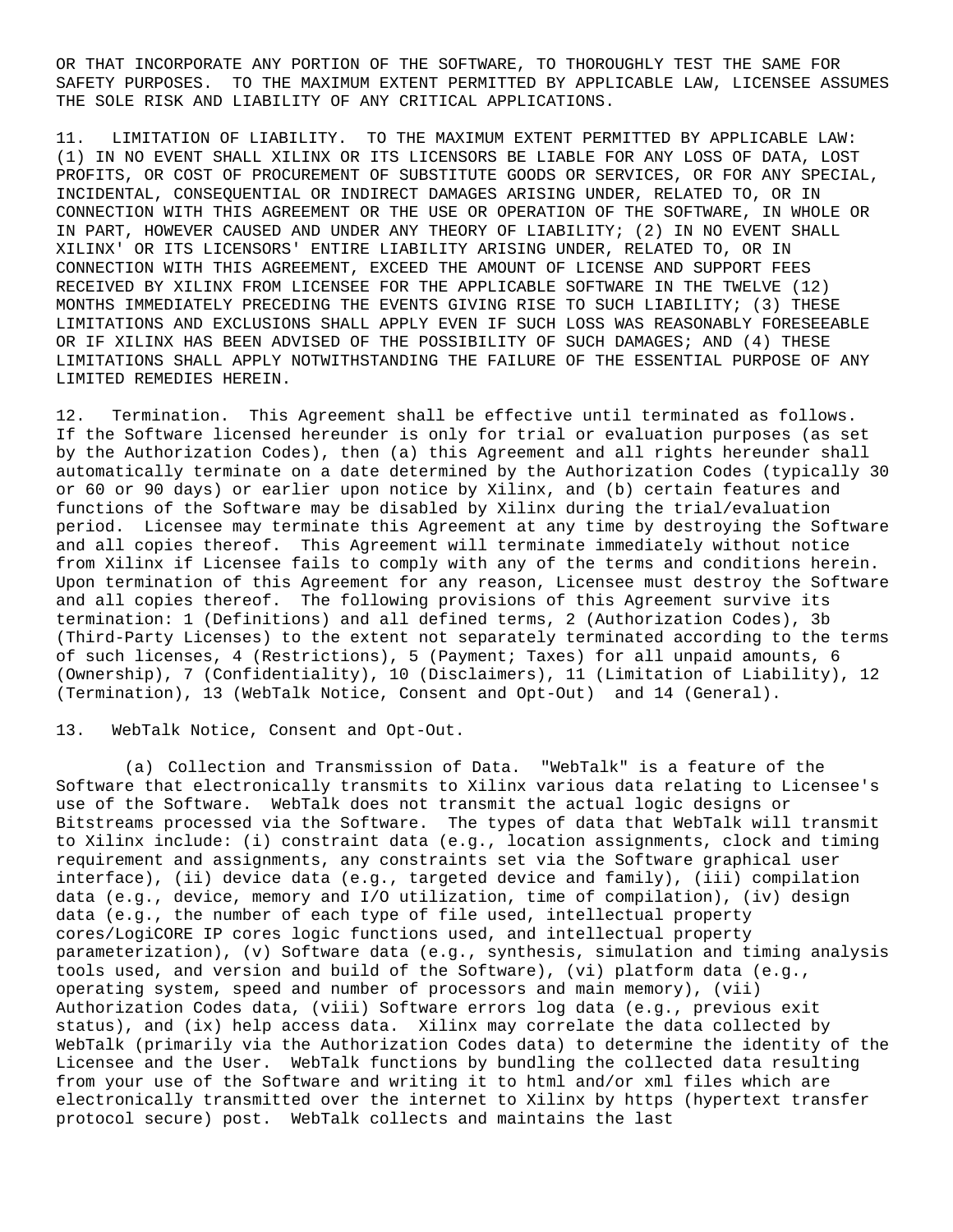usage\_statistics\_webtalk file that was meant for transmission for a given design. Every new re-compilation of that given design will overwrite the previous file. If the https post transmission fails, or an internet connection is not available at the time of attempted transmission, the data is stored as an html and/or xml file. Once an internet connection is achieved by Licensee, the https post transmission will again be attempted upon re-compilation. The operation of WebTalk will not materially affect the performance of the Software.

 (b) Use, Protection and Disclosure of Data. Xilinx uses the data received via WebTalk so that Xilinx can continuously improve the Software and other products, technologies and services that Xilinx offers to its customers, and also for sales and marketing email communications (for example, for selective announcement of new Xilinx products and services, distribution of marketing data, etc.). Xilinx uses reasonable efforts to maintain the privacy of the data during transmission (as discussed above) and after receipt by Xilinx via "firewalls" and other commonly available physical and technical security measures. However, due to technological limitations, the transmission of data through various internet service providers not under contract with Xilinx, and the risk of unlawful interceptions and accessing of transmissions and/or data, Xilinx cannot completely assure Licensee or Users, and Licensee and Users should not expect, that the data will be absolutely protected or confidential. If you attempt to tamper with or modify the Software in any way (other than as expressly authorized by Xilinx in this Agreement), Xilinx disclaims all responsibility for the operation of WebTalk and for the collection, transmission and protection of data as described herein. Xilinx may disclose data received via WebTalk to its corporate subsidiaries and to its authorized distributors and sales representatives (collectively, "Sales Partners"), which disclosures may be in a form that may be correlated to personally identify Licensee and Users, for their use of such data in the same manner as Xilinx might use such data. Except for disclosures to its Sales Partners, the data received by Xilinx via WebTalk will not be intentionally disclosed by Xilinx to any third parties in a form that is knowingly capable of being correlated to personally identify Licensee and its Users; however, Xilinx may share this data in an aggregate form that does not knowingly identify Licensee and its Users with its business affiliates including without limitation electronic design automation (EDA) companies with whom Xilinx has a commercial relationship including, but not limited to, Synopsys, Mentor Graphics, and Cadence. Xilinx also seeks to require Sales Partners and business affiliates to exercise reasonable efforts to maintain the confidentiality of the data disclosed to them. In addition to disclosures to Sales Partners, Xilinx may disclose personally identifiable data (collected by WebTalk and correlated to Licensee and Users), with or without prior notice, when Xilinx believes that the law requires it, in response to subpoenas or at the demand of governmental agencies, to protect its systems or business, or to respond to an emergency. Further, Xilinx reserves the right to transfer any and all data collected by WebTalk from Licensee and Users to a third party in the event that Xilinx sells or transfers substantially all of its assets related to the Software to such third party.

 (c) Enable/Disable. Please note that WebTalk will collect and transmit certain data that may contain (or be correlated to reveal, primarily via the Authorization Codes data) personally identifiable information. By agreeing to this Agreement, you hereby give your consent (on behalf of Licensee and Users) for Xilinx to use and disclose this information anywhere in the world for the purposes and as described in this Agreement. Licensee or its Users may disable/enable WebTalk during installation or by editing the user preferences in the WebTalk options. Please note that WebTalk data transmission is mandatory for WebPACK Edition (which is made available by Xilinx at no charge), and WebTalk makes decisions on data transmission based on the Authorization Codes used for design compilation; the only exception to this mandatory transmission is if the software is used on a machine that is not connected to the internet. If you obtained WebPACK Edition (which is made available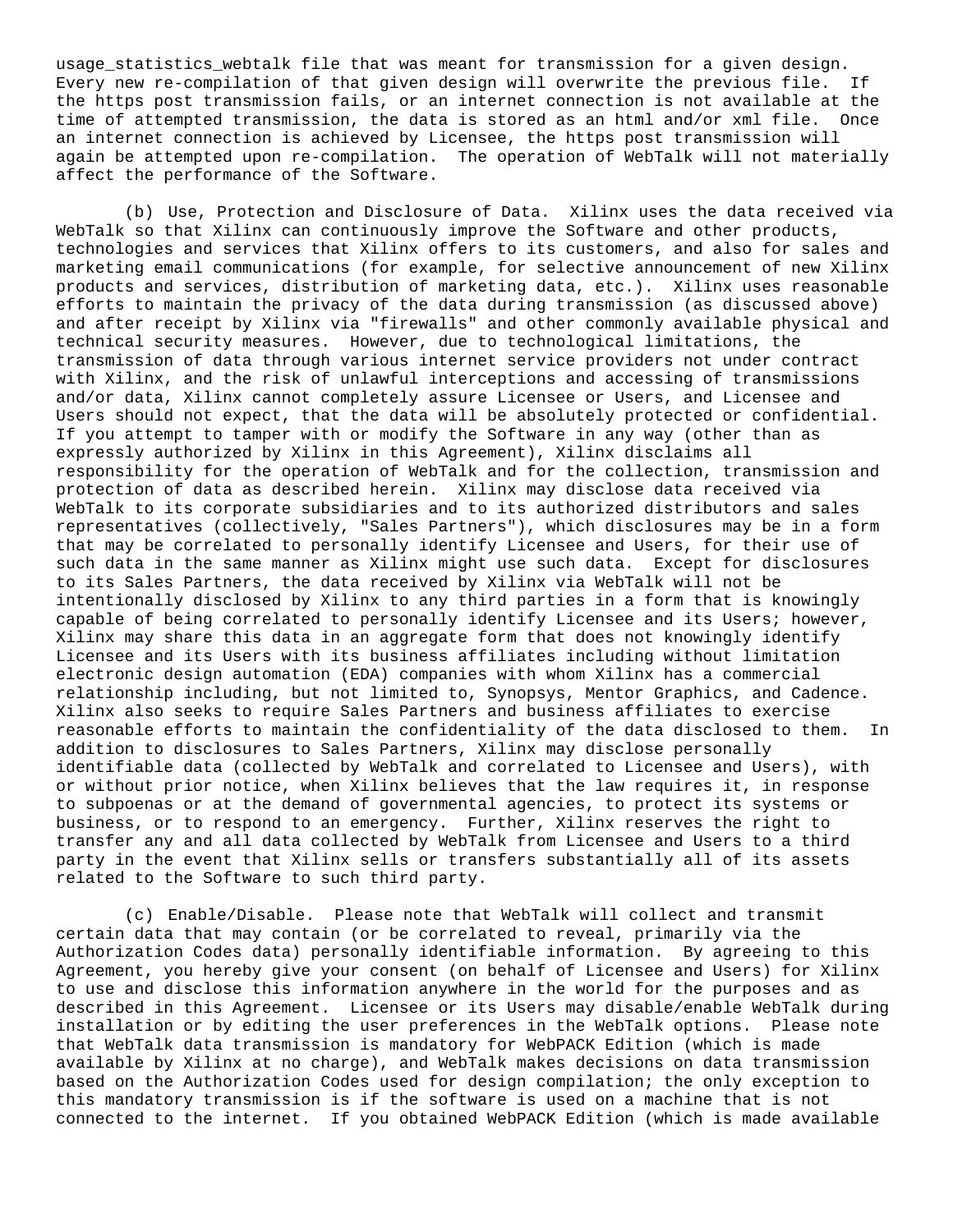by Xilinx at no charge) and desire to have the ability to disable WebTalk, you may purchase a license to System Edition or Design Edition and not use WebPACK Edition. Licensee may disable WebTalk in (i) Versions of the Software for which Xilinx is paid a license fee, and certain versions of the Software as provided in the applicable Install Guide.

14. General.

(a) Governmental Use. The Software is comprised of commercial computer software developed exclusively at the expense of Xilinx. Accordingly, pursuant to the Federal Acquisition Regulations (FAR) Section 12.212 and Defense FAR Supplement (DFARS) Section 227.7202, use, duplication and disclosure of the Software by or for the U.S. government is subject to the restrictions set forth in this Agreement. Manufacturer is Xilinx, Inc., 2100 Logic Drive, San Jose, CA 95124.

(b) Export Compliance. Licensee shall adhere to all applicable import and export laws and regulations of Licensee's country and of the United States, without limitation. This Agreement may involve items and information that are subject to the International Traffic in Arms Regulations (ITAR) of the U.S. Department of State or Export Administration Regulations (EAR) of the U.S. Department of Commerce, Bureau of Industry and Security. The importer/exporter of record shall not export, reexport, resell, transfer, or disclose, directly or indirectly, any products or technical data, to any proscribed person, entity, or country, or foreign persons thereof, unless properly authorized by the U.S. government and/or any other applicable or relevant government or regulatory body.

(c) Governing Law. This Agreement shall be governed by the laws of the State of California, without reference to conflict of laws principles.

(d) Assignment. Licensee shall not assign this Agreement or transfer any of the rights or obligations under this Agreement, in whole or in part, by operation of law or otherwise, without Xilinx' prior written consent. Any merger, acquisition, reorganization, change of control, or the like, involving Licensee shall be deemed an assignment in violation of the foregoing. Subject to the foregoing, this Agreement will be for the benefit of Xilinx and its successors and assigns, and will be binding on Licensee's permitted assignees.

(e) Allocation of Risk. Licensee acknowledges and agrees that each provision of this Agreement that provides for a disclaimer of warranties or an exclusion or limitation of damages represents an express allocation of risk, and is part of the consideration of this Agreement.

(f) Waiver; Amendment. No waiver, express or implied, by either party of any right or remedy for any breach by the other party of any provision of this Agreement will be deemed or construed to be a waiver of any succeeding breach of such provision or as a waiver of the provision itself or of any other breach or provision. No waiver of or amendment to this Agreement will be effective unless reduced to writing and executed by authorized representatives of the parties.

(g) Severability. If, for any reason, a court of competent jurisdiction finds any provision of this Agreement, or portion thereof, to be invalid, illegal or unenforceable, then such provision shall be enforced to the maximum extent permissible to carry out the intent of the parties, otherwise stricken, and the remainder of this Agreement shall continue in full force and effect.

(h) Notices. Any notices required or permitted by this Agreement shall be in writing and shall be delivered as follows, with notice deemed given as indicated: (i) by personal delivery, when delivered personally; (ii) by overnight courier, upon